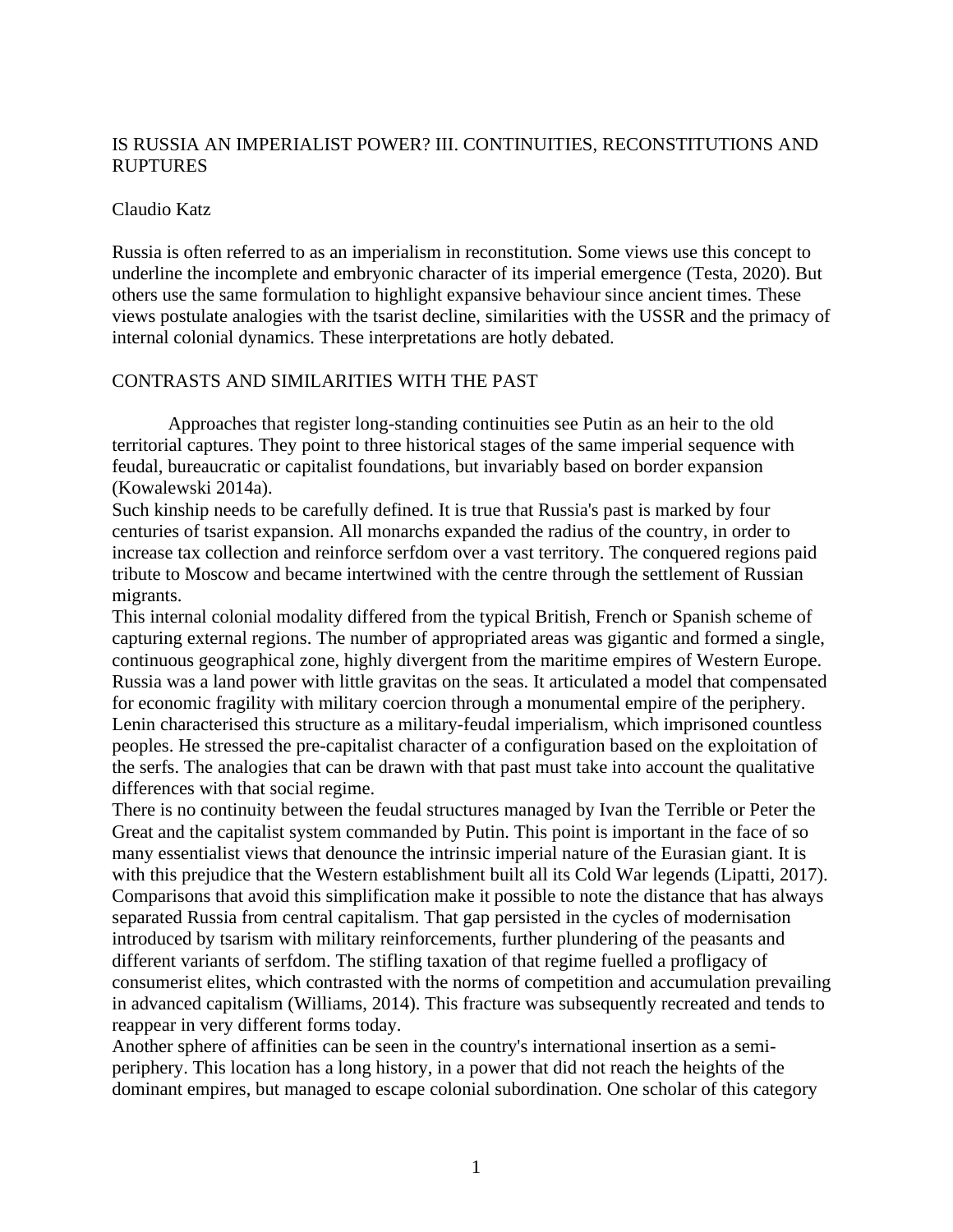traces the intermediate status to Russia's marginalisation from the empires that preceded the modern era (Byzantium, Persia, China). This divorce continued during the shaping of the global economic system. This network was structured around a geographical axis of the Atlantic, with modes of labour distanced from the servility that prevailed in the universe of the tsars (Wallerstein; Derluguian, 2014).

Russia expanded internally, turning its back on this intertwining and forged its empire with the internal subjugation (and forced conscription) of the peasants. By staying in this external arena, it avoided the fragility of its neighbours and the regression suffered by declining powers (such as Spain). But it did not participate in the rising process of the Netherlands and England. It protected its environment, acting outside the main contests for world domination (Wallerstein, 1979: 426-502).

The tsarist dynasty never managed to gestate the efficient bureaucracy and modern agriculture that drove industrialisation in other economies. This obstruction blocked the economic leap that Germany and the United States achieved (Kagarlitsky, 2017: 11-14). Russia's imperial dynamics always maintained a sustained gap with the advanced economies, which is again emerging in the twenty-first century.

#### CONTRASTS WITH 1914-18

Some theorists of imperialism in reconstitution locate similarities with late tsarism in Russia's involvement in the First World War (Pröbsting, 2012). They draw parallels between the declining actors of the past (Britain and France) and their current exponents (the United States) and between the challenging powers of that era (Germany and Japan) and their contemporary emulators (Russia and China) (Project, 2019).

Russia entered the great conflagration of 1914 as an already capitalist power. Serfdom had been abolished, big industry was flourishing in modern factories and the proletariat was very important. But Moscow acted in that contest as a peculiar rival. It did not align itself with the United States, Germany or Japan among the rising empires, nor did it place itself with Britain and France among the declining dominators.

Tsarism remained entrenched in frontier territorial expansion and was pushed onto the battlefield by financial commitments to one of the contending sides. It also went to war to preserve its right to plunder the surrounding area, but faced a dramatic defeat, which accentuated the previous setback against the upstart Japanese empire.

Tsarism had achieved a survival that its counterparts on the Indian subcontinent or in the Near and Far East had not. It managed to maintain the autonomy and gravitas of its empire for several centuries, but it failed the test of modern warfare. It was overpowered by Britain and France in the Crimea, by Japan in Manchuria and by Germany in the trenches of Europe.

Many Western analysts suggest similarities between that failure and the current incursion into Ukraine. But there is as yet no data on that eventuality and assessments of the ongoing contest are premature. Moreover, parallels should take into account the radical difference that separates contemporary imperialism from its precedent.

In the 1914-18 war a plurality of powers clashed with comparable forces, in a scenario far removed from today's stratified Pentagon-led supremacy. Contemporary imperialism operates around a structure headed by the United States and supported by alter-imperial and co-imperial partners in Europe, Asia and Oceania. NATO articulates this conglomerate under Washington's orders in major conflicts with the non-hegemonic rivals of Moscow and Beijing. Neither of these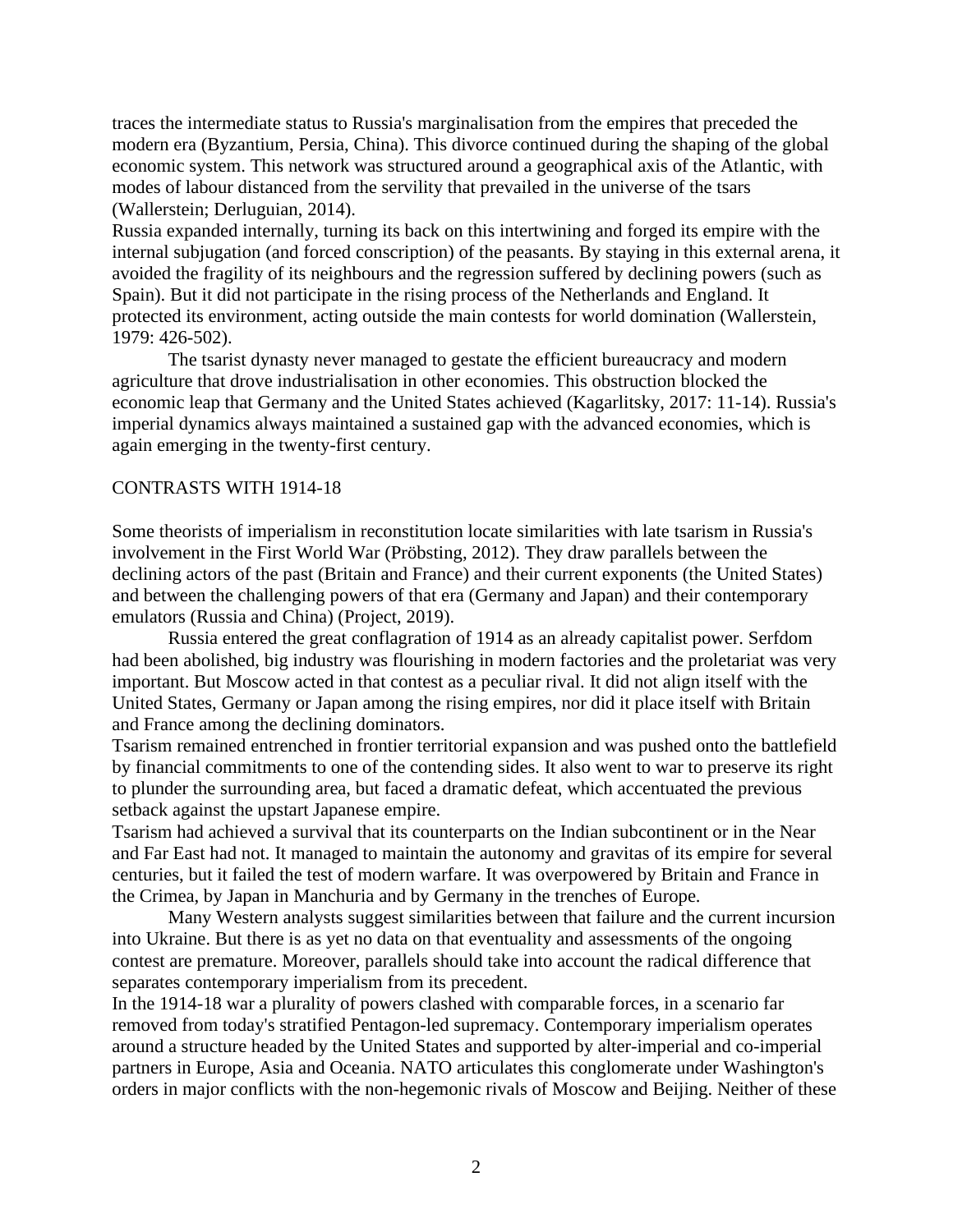two powers is on the same plane as the dominant imperialism. The differences with the early 20th century scenario are stark.

In the last reign of the tsars, Russia maintained a contradictory relationship of participation and subordination with the protagonists of international warfare. Today, on the contrary, it is being severely harassed by these forces. Russia does not play the role of Belgium or Spain as a junior NATO partner. It shares with China the opposite role as the Pentagon's main target. A century on, the geopolitical context has changed dramatically.

Nor does the old 1914 competition for colonial spoils reappear today. Moscow and Washington are not competing with Paris, London, Berlin or Tokyo for the domination of dependent countries. This difference is omitted by the views (Rocca, 2020) that postulate Russia's equivalence with its Western peers in the rivalry for the resources of the periphery.

This misconception extends to the presentation of the Ukrainian war as an economic clash over the use of the country's resources. It is claimed that two powers of the same sign (Vernyk, 2022) aspire to share a territory with large reserves of iron ore, gas and wheat. This rivalry would pit the US and Russia against each other in a clash similar to the old inter-imperialist confrontations. This approach forgets that the Ukrainian conflict had no such economic origin. It was provoked by the United States, which asserted for itself the right to encircle Russia with missiles while it was negotiating Kiev's accession to NATO. Moscow sought to neutralise this harassment and Washington ignored its opponent's legitimate security claims.

The asymmetries between the two sides are obvious. NATO advanced against Russia, despite the withering away of the old Warsaw Pact. Ukraine was drawn closer to the Atlantic Alliance, with no Western European country negotiating such partnerships with Russia.

Nor did the Kremlin imagine setting up a synchronised bomb system against US cities in Canada or Mexico. It did not counterbalance the skein of military bases that its adversary has installed all along Russia's Eurasian borders. This asymmetry has been so naturalised that it is forgotten who is primarily responsible for imperial incursions.

Moreover, we have already set out the compelling evidence that illustrates how Russia fails to comply with the imperial economic pattern in its relations with the periphery. It makes no sense to place it on the same plane of rivalry with the world's leading power. An autarkic semiperiphery with limited integration into globalisation does not compete for markets with the gigantic companies of Western capitalism.

Economic interpretations of the current Russian intervention in Ukraine dilute the central issue. This incursion has defensive purposes against NATO, geopolitical objectives of controlling the post-Soviet space and Putin's internal political motivations. The Kremlin chief intends to divert attention from growing socio-economic problems, counter his electoral decline and ensure the prolongation of his mandate (Kagarlitsky, 2022). These goals are as distant from 1914-18 as they are from the contemporary imperial scenario.

#### DIFFERENCES WITH SUB-IMPERIALISM

Similarities with the last tsarist empire are sometimes conceptualised with the notion of subimperialism. This term is used to describe the weak or lesser variant of imperial status, which the Russian government today would share with its early 20th century predecessors. Moscow is seen as having the traits of a great power, but acting in the lower league of dominators (Presumey, 2015).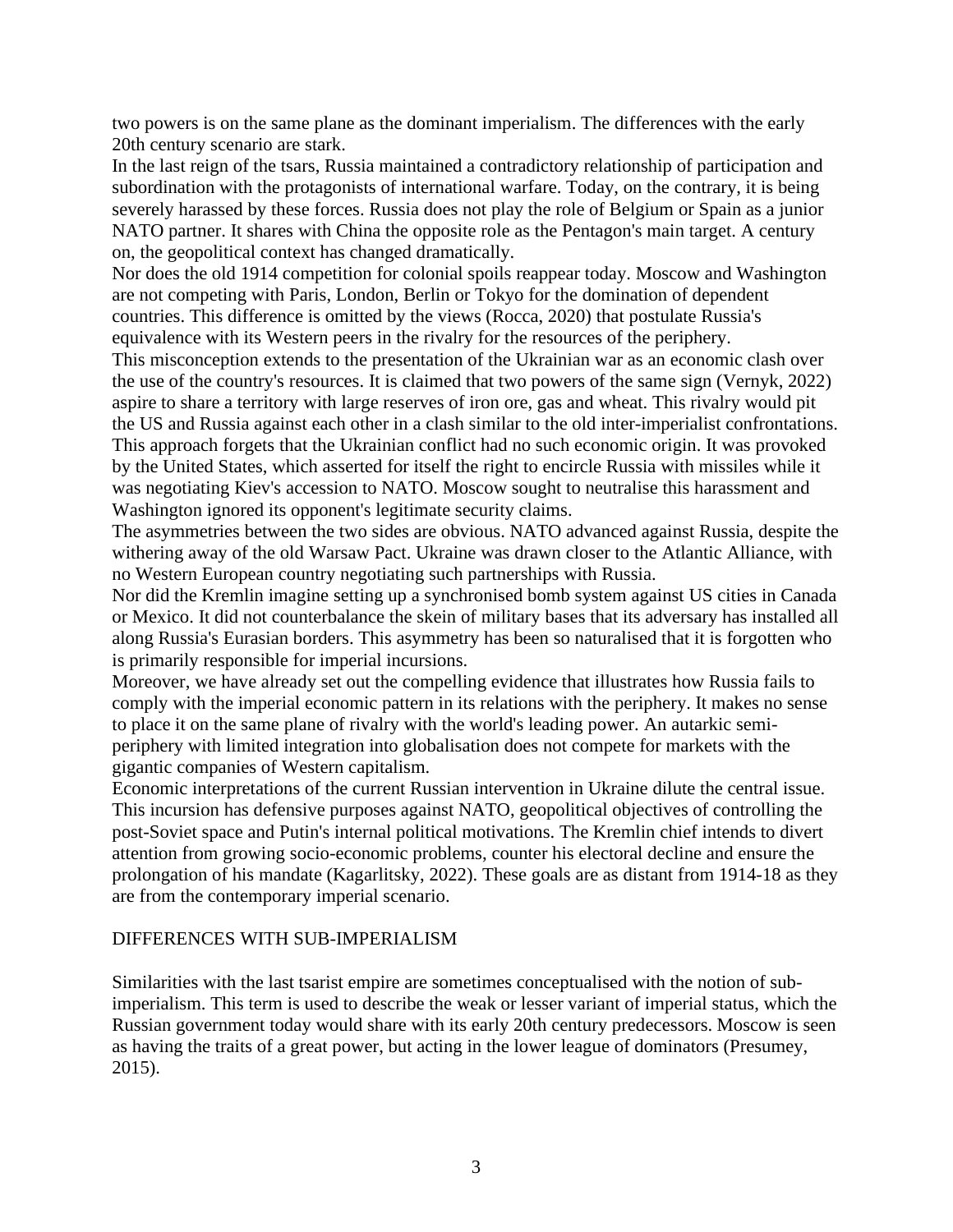The same notion highlights similarities with secondary imperialisms of the past, such as Japan, and extends this similarity to Putin's leadership with Tojo (the Japanese emperor's minister) (Proyect, 2014). Russia is placed in the same pigeonhole of secondary empires, which in the past linked tsarism to the Ottoman rulers or the Austro-Hungarian royalty.

Certainly, the country has a long and dense imperial history. But this inherited element only has significance today, when old tendencies reappear in new contexts. The addition "sub" does not clarify this scenario.

Contemporary imperialism has lost affinities with its nineteenth-century predecessor, and these differences are found in all cases. Turkey does not reconstruct the Ottoman framework, Austria does not harbour Habsburg traces, and Moscow does not resurrect Romanov politics. Moreover, the three countries are located in very different places in the contemporary global order.

In all the above-mentioned meanings, the sub-empire is seen as an inferior variant of dominant imperialism. It can either abandon or serve that main force, but is defined by its subordinate role. But this view ignores the fact that Russia does not currently participate in the dominant imperial apparatus commanded by the United States. It is emphasised that it acts as a subordinate, minor or complementary power, but without specifying in what sphere this action takes place. This omission prevents us from noticing the differences with the past. Moscow does not

participate as a secondary empire within NATO, but rather clashes with the body that embodies 21st century imperialism.

Russia is also positioned as a sub-empire by authors (Ishchenko; Yurchenko, 2019) who refer to this concept in its initial formulation. This meaning was developed by Latin American Marxist theorists of dependency. But in that tradition, sub-imperialism is not a minor modality of a major prototype.

Marini used the concept in the 1960s to illustrate the status of Brazil and not to clarify the role of Spain, the Netherlands or Belgium. He sought to highlight the former country's contradictory relationship of partnership and subordination to the American dominator.

The Brazilian thinker pointed out that the dictatorship in Brasilia was aligned with Pentagon strategy, but acted with great regional autonomy and conceived of adventures without Washington's support. A similar policy is currently being pursued by Erdogan in Turkey (Katz, 2021).

This dependency-based application of sub-imperialism does not apply today to Russia, which is constantly hostile to the United States. Moscow does not share the ambiguities of the relationship that Brasilia or Pretoria had with Washington several decades ago. Nor does it exhibit the halfmeasures of today's connection with Ankara. Russia is strategically harassed by the Pentagon, and this absence of elements of partnership with the United States excludes it from the subimperial platoon.

# THERE WAS NO SOVIET IMPERIALISM

Another 20th century comparison presents Putin as a reconstructor of Soviet imperialism. This Cold War term is more suggested than used in Marxist analyses. In these cases, the external oppression exercised by the USSR is taken for granted. Some authors point out that this system participated in the division of the world through external incursions and annexations of territories (Batou, 2015).

But this view misjudges a trajectory that emerged from the socialist revolution, which introduced a principle of eradicating capitalism, rejecting inter-imperialist war and expropriating the big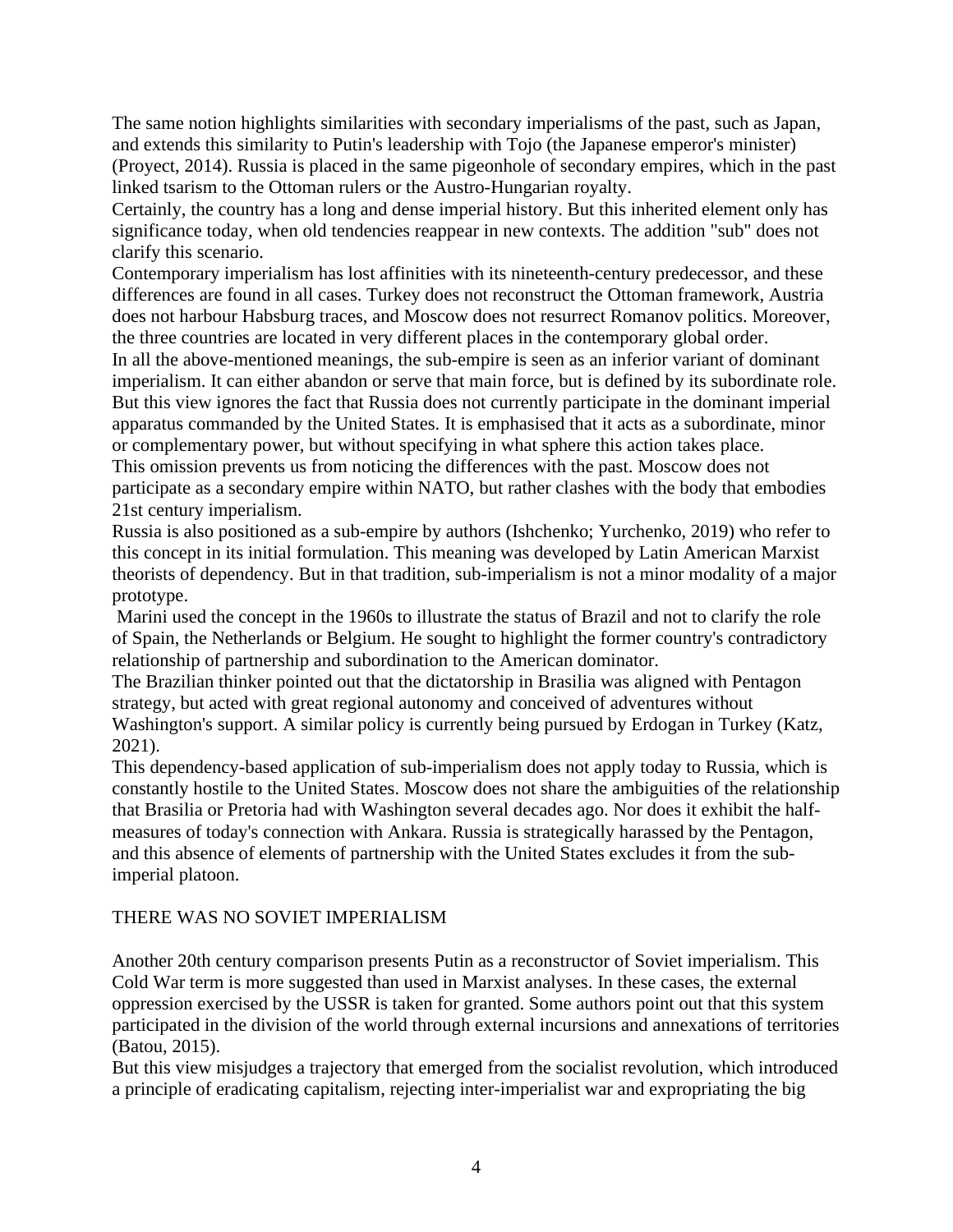landowners. This anti-capitalist dynamic was drastically affected by the long night of Stalinism, which introduced ruthless forms of repression and the dismantling of the Bolshevik leadership. This regime consolidated the power of a bureaucracy, which managed with mechanisms opposed to the ideals of socialism.

Stalinism consummated a great Thermidor in a country devastated by the war, with a decimated proletariat, demolished factories and stagnant agriculture. In this scenario, the advance towards an egalitarian society was halted. But this setback did not lead to the restoration of capitalism. The USSR did not see the emergence of a property-owning class based on the accumulation of surplus value and subject to the rules of market competition. A model of compulsive planning prevailed, with rules of surplus and surplus labour management moulded to the privileges of the bureaucracy (Katz, 2004: 59-67).

This lack of a capitalist foundation prevented the emergence of a Soviet imperialism comparable to its Western peers. The new oppressive elite never had the supports provided by capitalism to the ruling classes. It had to manage a hybrid social formation that industrialised the country, standardised its culture and maintained for decades a great tension with the collective imperialism of the West.

The erroneous Soviet imperialism thesis is related to the characterisation of the USSR as a state capitalist regime (Weiniger, 2015), in conflict with the US over the dispossession of the periphery. Such an equating registers the social inequalities and political oppression in the USSR, but omits the absence of ownership of enterprises and the consequent right to exploit wage labour, with the typical rules of accumulation.

Ignorance of these fundamentals feeds the erroneous comparisons of the Putin era with Stalin, Brezhnev or Khrushchev. They fail to register the prolonged interruption of capitalism in Russia. Rather, they assume that some variety of that system persisted in the USSR and therefore emphasise the presence of an uninterrupted imperial sequence.

They forget that the foreign policy of the USSR did not reproduce the usual behaviours of that domination. After abandoning the principles of internationalism, the Kremlin avoided expansionism and only sought to achieve some kind of status quo with the United States. This diplomacy expressed an oppressive but not imperialist tone. The dominant stratum of the USSR exercised clear supremacy over its partners, through military (Warsaw Pact) and economic (COMECON) devices. It negotiated rules of coexistence with Washington and demanded the subordination of all members of the so-called socialist bloc.

This forced patronage led to shocking ruptures with governments that resisted subjugation (Yugoslavia under Tito and China under Mao). In neither of these two cases did the Kremlin succeed in altering the autonomous course of the regimes that were trying out different paths from big brother.

A more brutal response was adopted by Moscow to the attempted rebellion in Czechoslovakia to implement a model of socialist renewal. In that case, Russia sent tanks and gendarmes to crush the protest.

What happened in Yugoslavia, China and Czechoslovakia confirms that the Moscow bureaucracy was asserting its power demands. But this action was not in keeping with the rules of imperialism, which only came to the fore after thirty years of capitalism. A non-hegemonic empire was beginning to emerge in Russia, which did not continue the ghostly Soviet empire.

## ASSESSMENTS OF INTERNAL COLONIALISM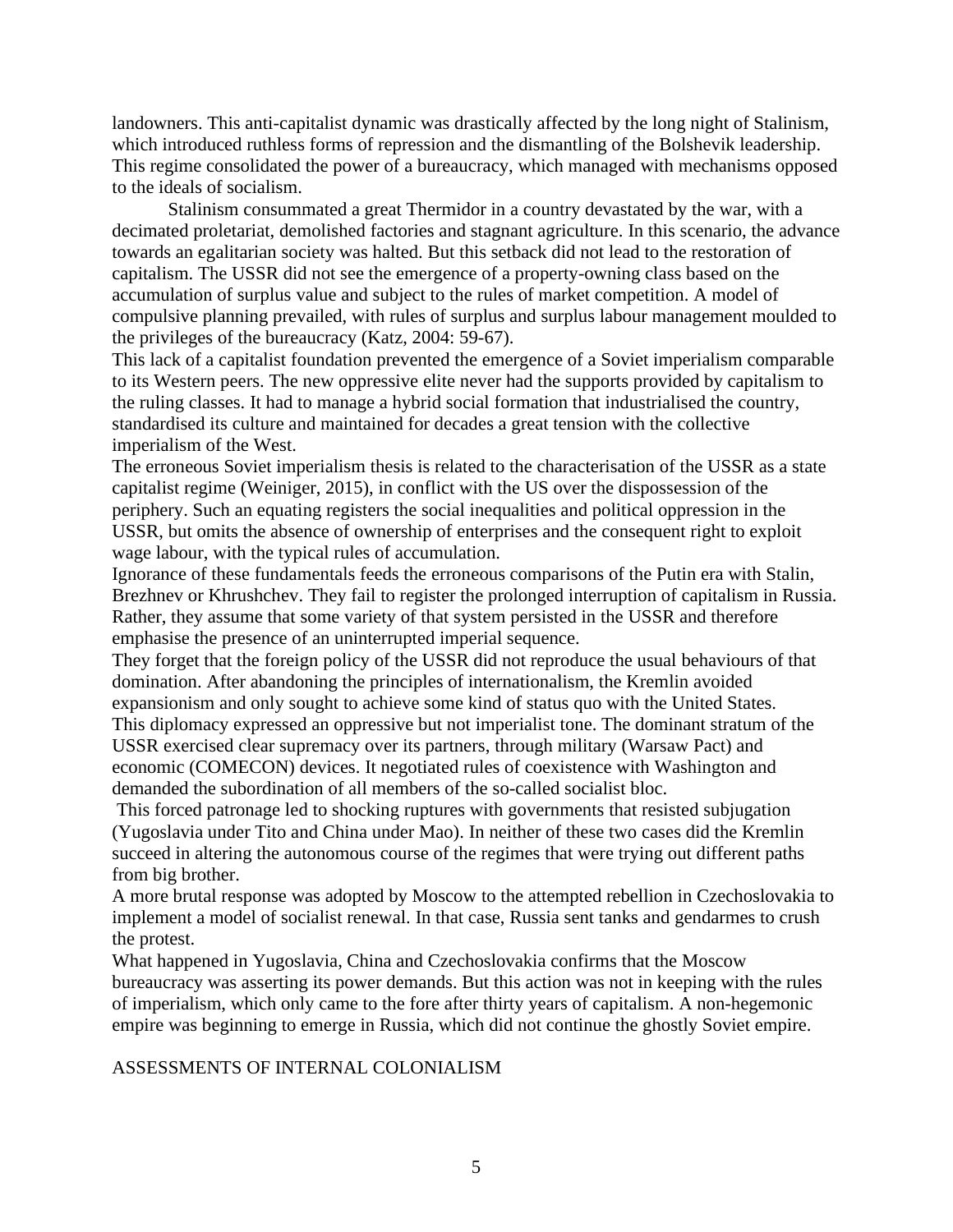Some authors underline the impact of internal colonialism on Russia's imperial dynamics (Kowalewski, 2014b). They recall that the collapse of the USSR led to the separation of 14 republics, along with the maintenance of 21 other non-Russian conglomerates in Moscow's orbit. These minorities occupy 30 per cent of the territory and are home to one fifth of the population in adverse economic and social conditions. These disadvantages are reflected in the exploitation of natural resources that the Kremlin manages in its favour. The central administration captures, for example, a large part of the oil revenues from Western Siberia and the Far East. The new supranational entities of recent decades have validated this inequality between regions. This is why the relations of the Eurasian Economic Community (2000) and the Customs Union (2007) with partners Belarus, Kazakhstan, Armenia, Georgia, Kyrgyzstan and Tajikistan have been so conflictual.

These asymmetries present, in turn, a double face of a Russian colonising presence in the surrounding areas and emigration from the periphery to the centres to supply the cheap labour demanded in the big cities. This oppressive dynamic is another effect of capitalist restoration. But some authors relativise this process, recalling that the heritage of the USSR is not synonymous with the mere domination of the Russian majority. They stress that the prevailing language operated as a lingua franca, which did not obstruct the flourishing of other cultures. They consider that this diversified localism allowed the gestation of an autonomous body of administrators, which in recent decades divorced itself with great ease from Moscow (Anderson, 2015).

Internal colonisation has also coexisted with a multi-ethnic composition that limited Russia's national identity. Russia emerged more as a multi-ethnic empire than as a nation defined by common citizenship.

It is true that under Stalinism there were clear privileges in favour of Russians. Half of the population suffered the devastating consequences of forced collectivisation and forced relocations. A brutal territorial remodelling took place, with massive punishment of Ukrainians, Tatars, Chechens or Volga Germans, who were displaced to areas far from their homeland. The Russians once again occupied the best places in the administration and the myths of this nationalism were transformed into a patriotic ideal of the USSR. But these advantages were also neutralised by the mixing of émigrés and the assimilation of displaced persons that accompanied the unprecedented post-war growth.

This absorption did not erase the previous atrocities, but it changed their consequences. In the prosperity that prevailed until the 1980s, the coexistence of nations attenuated Great Russian supremacy. The late colonialism that prevailed in South Africa and persists in Palestine did not occur in the USSR. The privileges of ethnic Russians did not imply racism or apartheid. But whatever the assessment of internal colonialism, it should be pointed out that this dimension is not a determinant of Russia's eventual role as an imperialist power. That status is determined by a state's external action. Internal oppressive dynamics only complement a defined role in the global concert.

The subjugation of national minorities is present in countless medium-sized countries that no one would place in the elite club of empires. In the Middle East, Eastern Europe, Africa and Asia there are numerous examples of the sufferings endured by minorities marginalised from power. The mistreatment of the Kurds does not, for example, make Syria or Iraq imperialist countries. That status is defined in the realm of foreign policy.

#### COMPLEXITY OF NATIONAL TENSIONS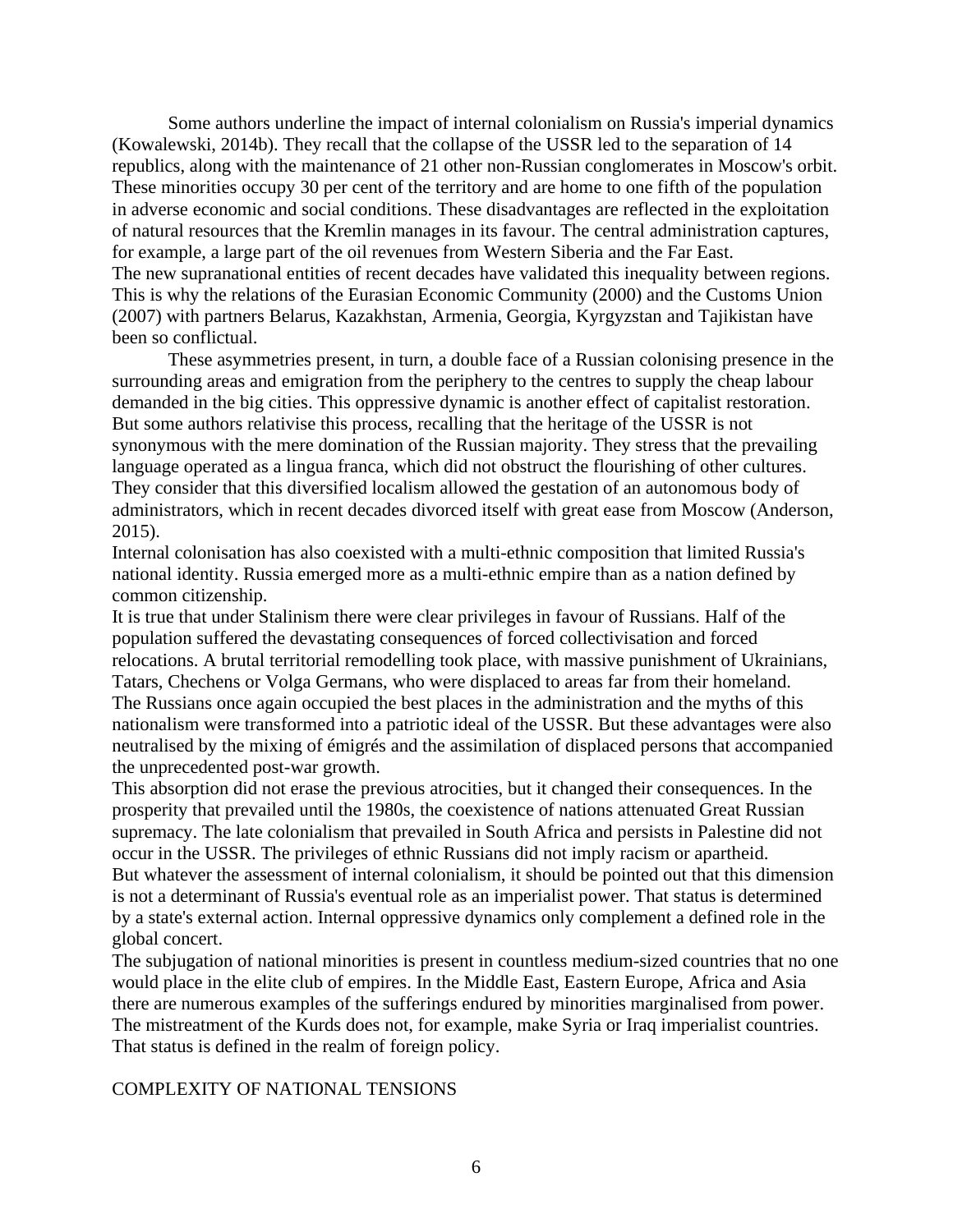Approaches that highlight the oppressive gravitation of Russification also ponder the resistance to this domination. On the one hand, they denounce the programmed export of the main ethnic group in order to secure the privileges managed by the Kremlin. On the other hand, they highlight the progressiveness of national movements that confront Moscow's tyranny (Kowalewski, 2014c).

But it is not only Russia's claim to preserve supremacy in areas of influence that is at stake in these conflicts. Also at stake is the US's aim to undermine the territorial integrity of its rival and the interests of local elites vying for a slice of the disputed resources (Stern, 2016). Most of the republics that have broken away from Muscovite tutelage have followed similar sequences of officialisation of the local language to the detriment of Russian speakers. This language revival underpins the practical and symbolic construction of the new nations, in the military, educational and civic spheres.

The West often fosters the fractures that Moscow tries to counteract. This tension deepens the clash between minorities, who often cohabit in close proximity. The population is rarely consulted about its own destiny. The fanatical nationalism fostered by local elites obstructs such a democratic response.

The US fuels all tensions. First it propped up the disintegration of Yugoslavia and erected a large military base in Kosovo to monitor the surrounding radius. Then it encouraged Latvian independence, a short Moldovan war to encourage secession and a failed onslaught by its Georgian president against Moscow (Hutin, 2021).

Native dominant groups (which are conducive to the creation of new states) often revitalise old traditions or build such identities from scratch. In all five Central Asian countries, jihadism has played an important role in such strategies.

The recent case of Kazakhstan is highly illustrative of the current conflicts. An oligarchy of former USSR hierarchs appropriated energy resources there, in order to share profits with Western oil companies. It implemented rampant neoliberalism, suppressed labour rights and forged a new state by repatriating ethnic Kazakhs. In doing so, he empowered the local language and Islamic religion to isolate the Russian-speaking minority. He had succeeded in this operation until the recent crisis, which led to the dispatch of troops and the consequent restoration of Moscow's patronage (Karpatsky, 2022).

Nagorno-Karabakh offers another example of the same exacerbation of nationalism to entrench elite power. In an enclave of Armenian settlers who coexisted for centuries with their neighbours in Azeri territory, two dominant groups have disputed ownership of the same territory. The Armenians won military victories (in 1991 and 1994), which were recently reversed by Azeri triumphs. To secure its custody of the area (and deter the growing presence of the US, France and Turkey), Russia sponsors concerted exits from the conflict (Jofré Leal, 2020).

Attributing the enormous diversity of national tensions to Russia's dominant action alone is as one-sided as assigning an invariably progressive profile to the protagonists of these clashes. In many cases there are legitimate grievances, regressively instrumentalised by local elites in tune with the Pentagon. The simplified impugning of Russian imperialism fails to register these circumstances and complexities.

#### AN UNRESOLVED STATUS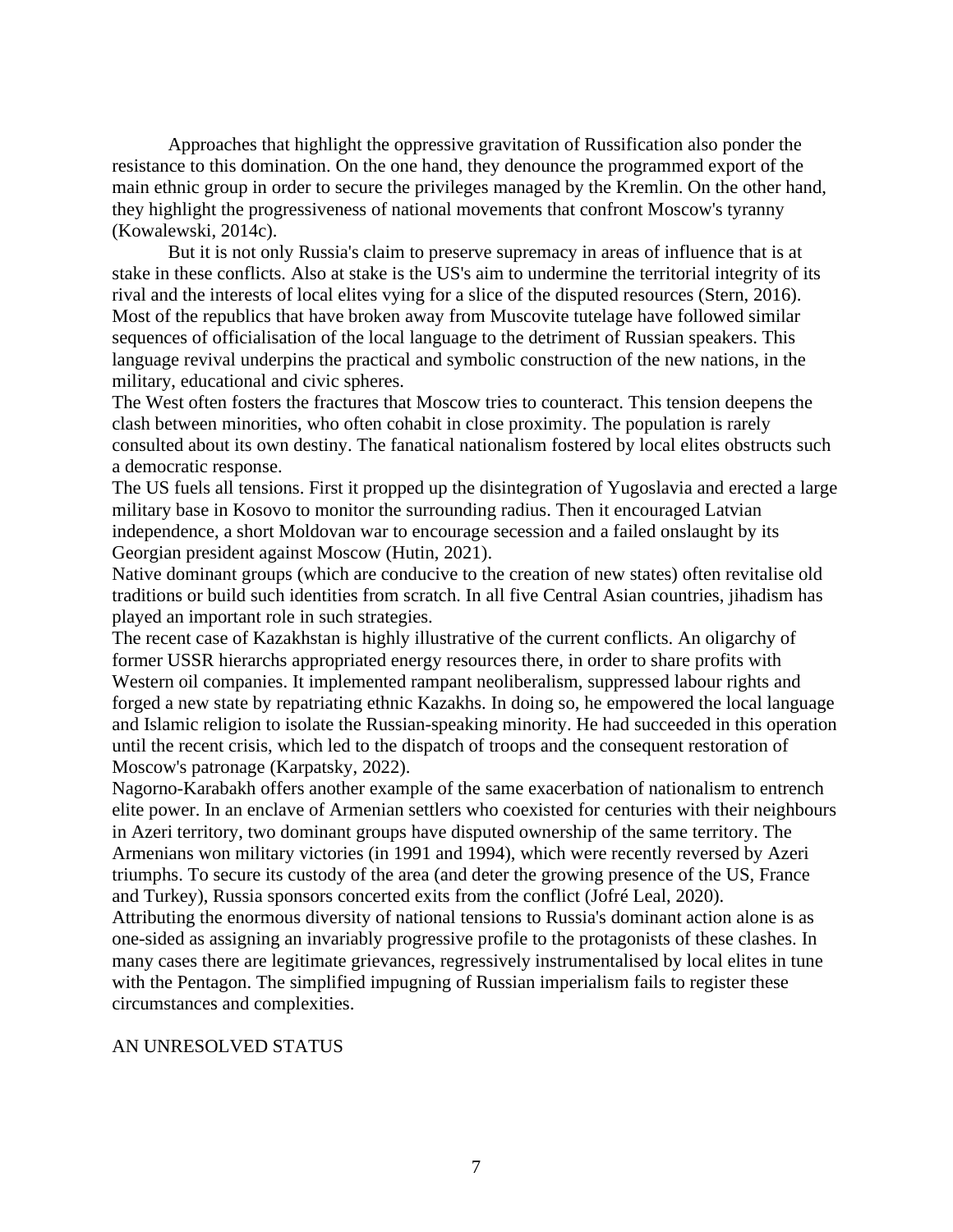Many theorists of empire in reconstitution lose sight of the fact that Russia currently lacks the level of political cohesion required for such a reshaping. The collapse of the USSR did not generate a unified programme of the new oligarchy or state-run bureaucracy. The trauma of the implosion left a great sequence of disputes.

The imperialist project is effectively promoted by right-wing sectors, which promote external adventures to profit from the profitable war business. This faction revives the old beliefs of Great Russian nationalism and replaces traditional anti-Semitism with Islamophobic campaigns. It joins the European right wing in the brown wave, delivers demagogic diatribes against Brussels and Washington and focuses its darts on immigrants.

But this segment, imbued with imperial yearnings, clashes with the internationalised liberal elite, which favours a fanatical integration with the West. This group espouses Anglo-American values and aspires to a place for the country in the transatlantic alliance.

The millionaires in the latter camp shelter their money in tax havens, manage their accounts from London, educate their children at Harvard and accumulate property in Switzerland. The experience under Yeltsin illustrates how devastating are the consequences of any state management by such characters, who are ashamed of their own national status (Kagarlitsky, 2015).

Navalny is the main exponent of this minority deified by the US media. He challenges Putin with the blatant backing of the State Department, but faces the same adversities as his predecessors. Biden's external backing and the domestic support of a sector of the new middle class does not erase the memory of Yeltsin's demolition.

The dispute between this liberal sector, dazzled by the West, and its nationalist rivals is played out in a wide field of economics, culture and history. The great figures of the past have reemerged as banners of both groups. Ivan the Terrible, Peter the Great and Alexander II are evaluated by their contribution to Russia's convergence with European civilisation or by their contribution to the national spirit. The liberal elite that despises its country clashes with the counter-elite that yearns for tsarism. Both currents face serious limits in consolidating their strategy.

The liberals were discredited by the chaos introduced by Yeltsin. Putin's prolonged rule is based on the contrast with this demolition. His leadership includes some recomposition of nationalist traditions amalgamated with the resurgence of the Orthodox Church. This institution regained property and opulence with official support for ceremonies and worship.

None of these pillars has so far provided the sustenance required to underpin more aggressive external actions. The invasion of Ukraine is the great test of these foundations. The country's multi-ethnic make-up and the absence of a conventional nation-state conspire against such adventures.

Putin himself often declares his admiration for the old 'greatness of Russia', but until the Kiev incursion he managed foreign policy cautiously, combining acts of force with sustained negotiations. He sought the country's recognition as an international player, without endorsing the imperial reconstruction favoured by the nationalists. The continuity of this balance is at stake in the battle for Ukraine.

Those who consider the reconstitution of a Russian empire to be a fait accompli pay little attention to the fragile pillars of this structure of domination. They lose sight of the fact that Putin does not inherit six centuries of feudalism, but three decades of convulsive capitalism.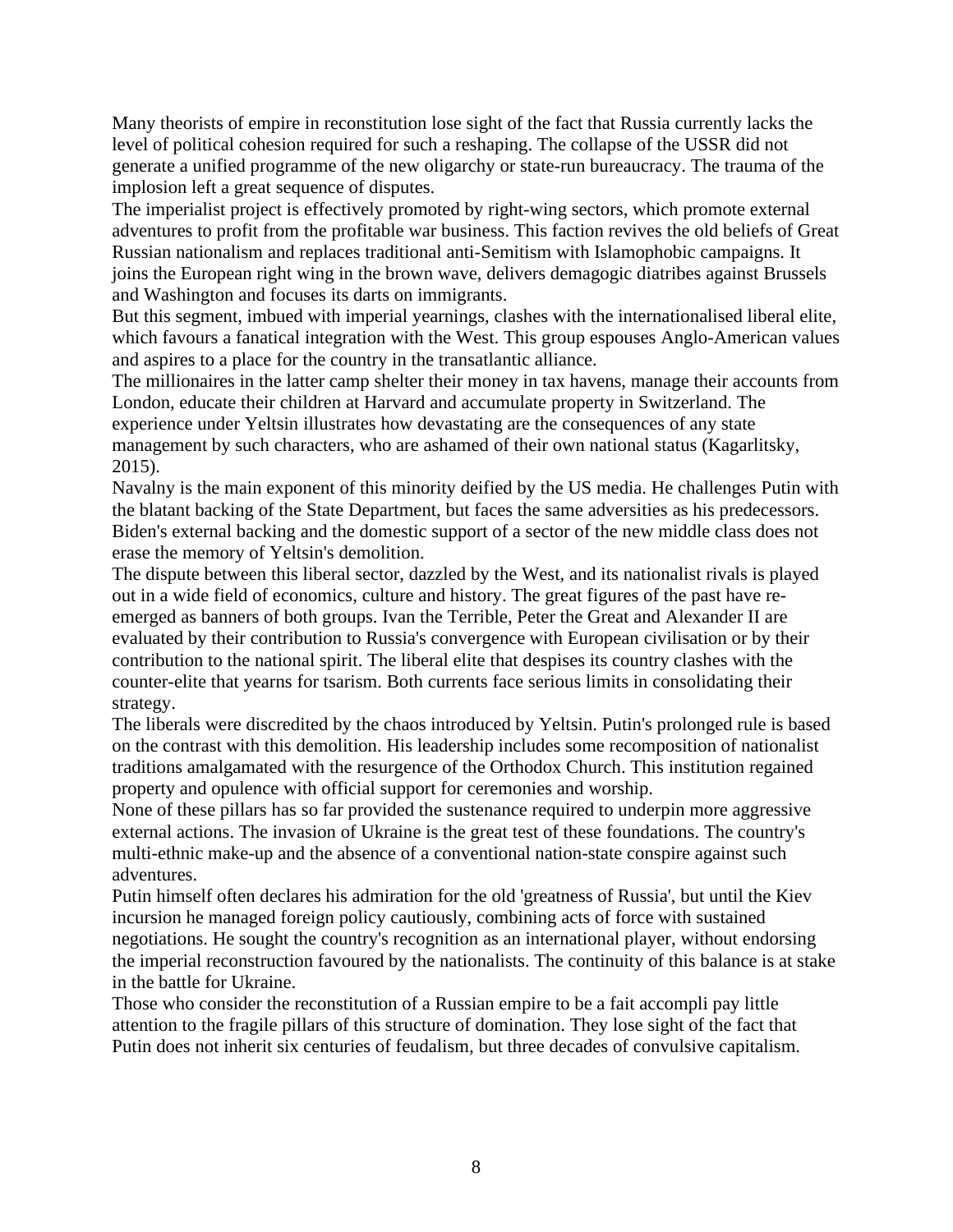The limited scale of Russia's potential dominant course is more aptly registered by authors who explore different denominations (developing imperialism, peripheral imperialism) to allude to an embryonic status.

The search for a singular concept differentiated from dominant imperialism is the purpose of our enquiry. The category of non-hegemonic empire in formation proposes an approximation to such a definition. But the clarification of the subject requires the continuation of a review of other approaches, which we will evaluate in our next text.

30-4-2022

# SUMMARY

Many differences separate the current scenario from the tsarist antecedent. Russia's confluence with Western powers has been replaced by serious clashes. This confrontation determines expansive tendencies of a different kind. Comparisons with the USSR omit the absence of capitalism under that system. There were mechanisms of external oppression, but no Soviet imperialism.

Russia's secondary place in the imperialist hierarchy is not synonymous with sub-imperialism. Nor does an ambiguous relationship with the world's dominators prevail. Internal colonialism has re-emerged, but it does not define the imperial condition, nor does it determine the sign of national movements in the post-Soviet space.

# REFERENCES

Anderson, Perry (2015). Immeasurable Russia, New Left Review 94, September-October 2015. Batou, Jean (2015). Impérialismes d'hier et d'aujourd'hui: Poutine, la guerre en Ukraine et l'extrême droite, 14-4-2015. https://www.pressegauche.org/Imperialismes-d-hier-et-d-aujourdhui-Poutine-la-guerre-en-Ukraine-et-l-extreme

Hutin, Ignacio (2021). What became of each of the 15 Soviet republics 30 years after the end of the USSR, https://www.infobae.com/america/mundo/2021/12/12/que-fue-de-cada-una-de-las-15 republicas-sovieticas-a-30-anos-del-fin-de-la-urss/ 12 December 2021.

Ishchenko, Volodymyr; Yurchenko, Yuliya (2019). Ukrainian Capitalism and Inter-Imperialist Rivalry, Technical University Dresden, Dresden, Germany University of Greenwich, London, UK

Jofré Leal, Pablo (2020). War in the South Caucasus

https://www.resumenlatinoamericano.org/2020/10/02/guerra-en-el-caucaso-azerbaiyan-yarmenia/

Kagarlitsky, Boris (2015). On Ukraine interviewed by Antoine Dolcerocca & Gokhan Terzioglu http://democracyandclasstruggle.blogspot.com/2015/05/boris-kagarlitsky-on-ukraine.html May 24, 2015.

Kagarlitsky, Boris (2017). Empire of the Periphery: Russia and the World System, Pluto Press. Kagarlitsky, Boris (2022). Behind the Russian disaster in Ukraine. Interview, 16/04/

https://sinpermiso.info/textos/detras-del-desastre-ruso-en-ucrania-entrevista

Karpatsky, Kolya (2022) The Unrest in Kazakhstan, 23-1-2022

https://www.sinpermiso.info/autores/kolya-karpatsky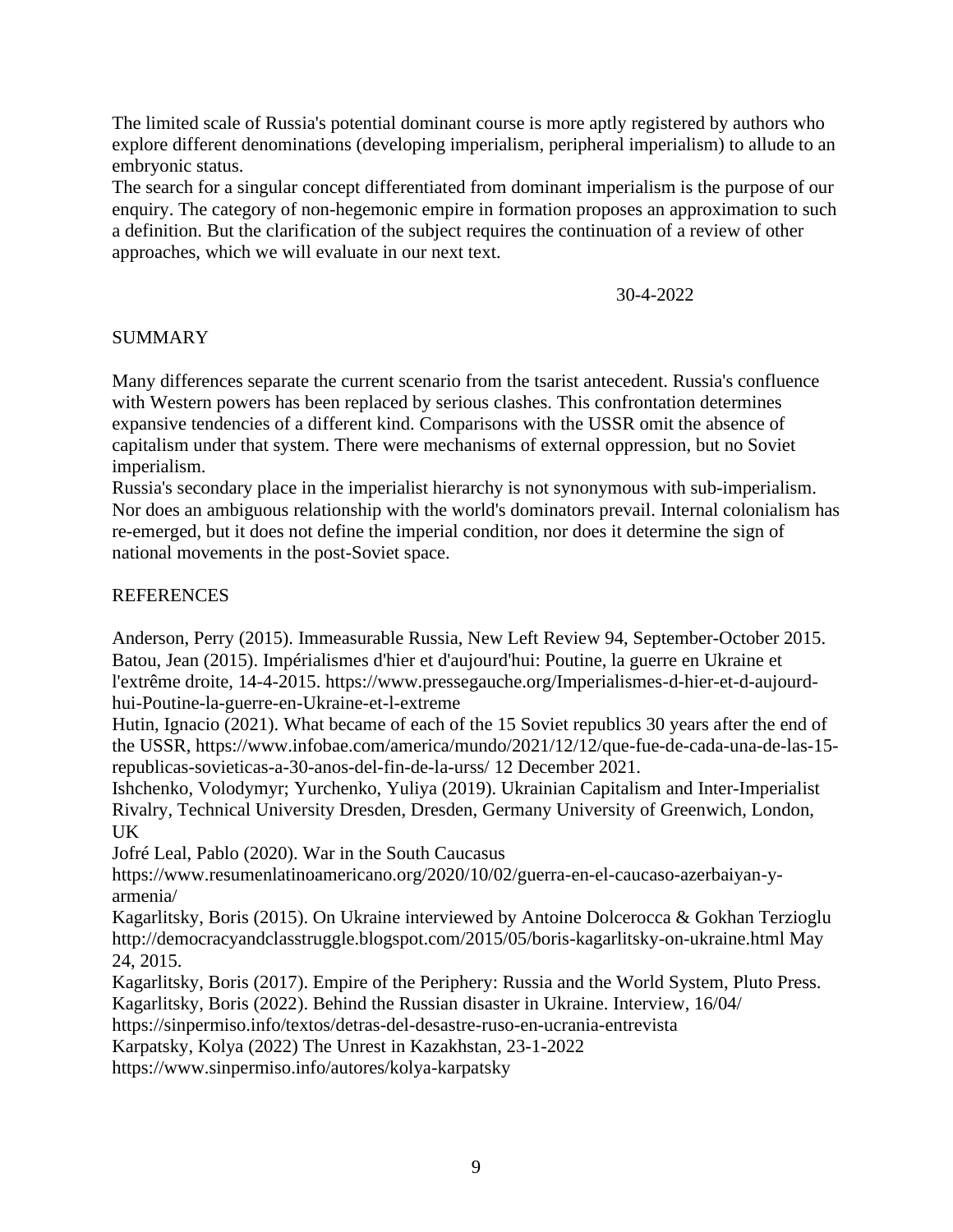Katz, Claudio (2004). El porvenir del socialismo, Herramienta e Imago Mundi, Buenos Aires, 2004.

Katz Claudio (2021). O subimperialismo no Oriente Medio, Reoriente, vol 1, n 2, 2021 Universidade Federal do Rio de Janeiro.

Kowalewski, Zbigniew Marcin (2014a). Impérialisme russe, Inprecor n 609-610, October-December 2014, Paris.

Kowalewski, Zbigniew (2014b). Three historical forms of Russian imperialism 10-12- 2014| https://vientosur.info/tres-formas-historicas-del-imperialismo-ruso/

Kowalewski, Zbigniew (2014c) Ukraine, The spring of the peoples has come and to Europe, 13 mars 2014 cadtm.org

Lipatti, Ava (2017). Russophobia and the logic of imperialism, June 8, 2017.

https://www.hamptonthink.org/read/russophobia-and-the-logic-of-imperialism

Presumey Vincent, (2015). Les impérialismes au miroir de la crise ukrainienne, Inprecor n 611, janiver 2015, Paris.

Pröbsting, Michael (2012). Russia and China as Great Imperialist Powers, 15-1-2012. https://agrupaciondeluchasocialistablog.wordpress.com/2019/01/15/rusia-y-china-como-grandespotencias-imperialistas/

Project, Louis (2014). Is Russia imperialist: a reply to Roger Annis and Sam Williams, http://louisproyect.org/2014/06/22/is-russia-imperialist-a-reply-to-roger-annis-and-samwilliams/, 22 June 2014.

Proyect, Louis (2019). Anti-Imperialism in the Age of Great Power Rivalry, april 22, 2019 https://louisproyect.org/2019/04/22/anti-imperialism-in-the-age-of-great-power-rivalry/

Rocca, Saul (2020). The capitalist crisis and the debate on China's role. 5-8-2020,

izquierdasocialista.org.ar/2020/index.php/blog/elsocialista/item/17896-la-crisis-capitalista-y-eldebate-sobre-el-rol-de-china

Stern, Johaness (2016) L'"impérialisme" de la Russie et de la Chine, 30 avril 2016 https://www.wsws.org/fr/articles/2016/04/ruch-a30.html

Testa, Claudio (2020). Un sistema mundial de Estados "multipolar" con tendencias crecientes a la inestabilidad, 25 ene 2020 //izquierdaweb.com/geopolitica-mundial-en-tiempos-de-trump-unsistema-mundial-de-estados-multipolar/

Vernyk, Oleg (2022). Russian workers are our brothers in the anti-capitalist struggle, 10-2-2022, https://mst.org.ar/2022/02/10/desde-ucrania-oleg-vernyk-los-trabajadores-rusos-son-nuestroshermanos-en-la-lucha-anticapitalista

Wallerstein Immanuel, (1979). The modern world system, volume I, Siglo XXI, Mexico, 1979. Wallerstein, Immanuel; Derluguian, Georgi (2014). From Ivan the Terrible to Vladimir Putin: Russia in the perspective of the world-system, New Society, n 253, 9-10-2014,

https://nuso.org/articulo/de-ivan-el-terrible-a-vladimir-putin-rusia-en-la-perspectiva-del-sistemamundo/

Weiniger, Patrick (2015). Understanding imperialism: a reply to Sam King, Marxist Left Review n 9, 2015, Marxist Left Review | Understanding imperialism: a reply to Sam King.

Williams, Sam (2014). Is Russia Imperialist? jun. 2014

https://critiqueofcrisistheory.wordpress.com/is-russia-imperialist/

# BIBLIOGRAPHY

Buster, Gustavo (2022). The Imperialist War in Ukraine and the Struggle for Peace, 27-2-2022 https://sinpermiso.info/textos/la-guerra-imperialista-en-ucrania-y-la-lucha-por-la-paz